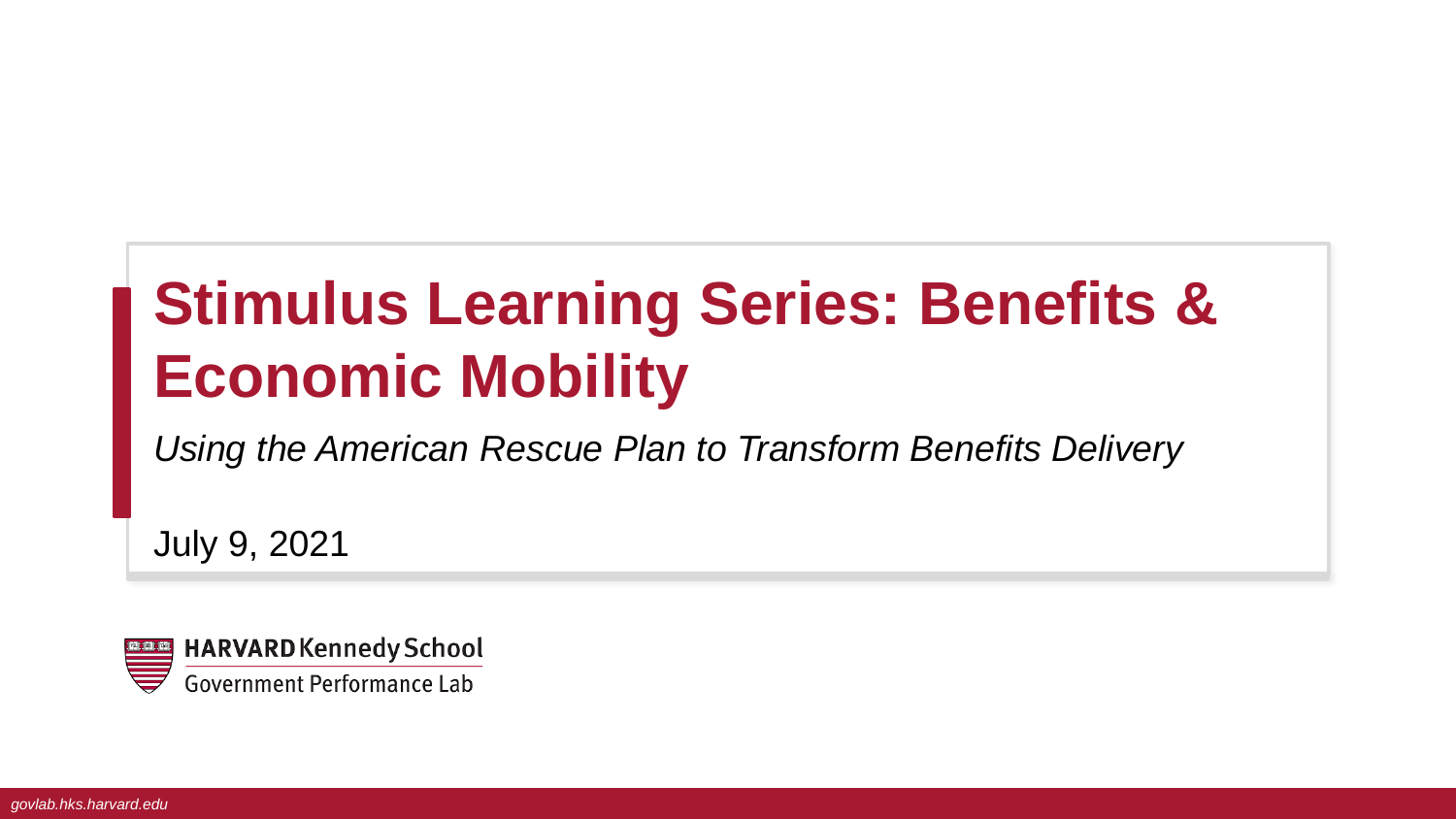### **Transforming benefits delivery to better serve the most vulnerable**

### **Vulnerable families are being left behind**

Families are shut out from structures that support economic mobility – especially families of color

Overrepresentation of poor families and families of color in punitive, harmful, and stigmatizing experiences

**Government safety net does not support economic advancement out of poverty**

**What benefit programs were you frequently telling us about?**

*Nutrition*: SNAP, WIC *Housing*: Vouchers, LIHEAP *Child care*: Licensing, Subsidies *Cash assistance*: TANF, EITC

#### **What you've told us…**

| <b>Barriers to</b><br>access                                           | Systems are difficult to access & navigate,<br>esp. for marginalized communities    |
|------------------------------------------------------------------------|-------------------------------------------------------------------------------------|
|                                                                        | Families have multifaceted needs, but<br>siloed programs address each<br>separately |
| <b>Ineffective</b><br><b>supports</b><br><b>Inefficient</b><br>systems | Supports for self-sufficiency sharply<br>drop off as earnings increase              |
|                                                                        | In-kind benefits may not match up with<br>what empowers a family to exit poverty    |
|                                                                        | Distortive administrative burden -<br>obsolete technology, federal reqs.            |
|                                                                        | Outdated skills among public sector<br>staff                                        |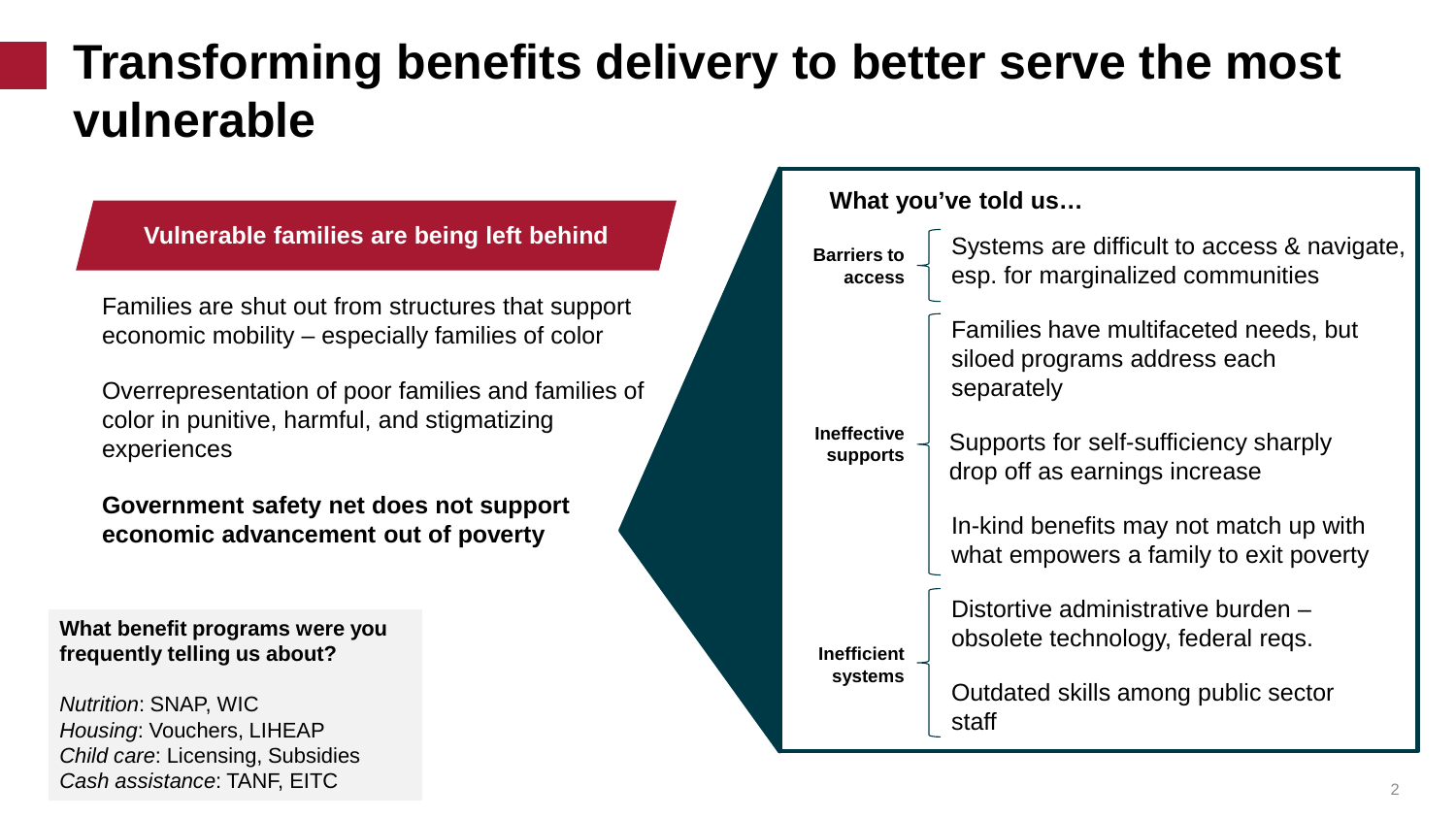## **You have told us you want to make the benefits system…**

**More accessible and more dignified**

- **Customer service improvements: 1** "Instead of our staff being behind glass, we need them to be in schools"
- **Automatic eligibility determinations 2 and enrollment across programs:**  "You should not need to walk in one door for WIC and another for SNAP"

**More effective at moving families out of poverty More efficient**

- **Care navigation, integrated services, two-gen. case mgmt:**  "Addiction treatment needs to serve mom as an individual and a parent" **3**
- **Developing more responsive resources:** "We want communities to co-design supports that reflect local needs" **4**
- **Testing changes to reduce "benefit cliff":** "A pay raise at work should not make you worse off" **5**
- **Offering more flexible benefits, cash assistance, basic income:** "Low-income families know best what they need to rise out of poverty" **6**

- **Data-systems integration:** "No **7** client should ever have us ask the same question twice"
- **Technology modernization and automation:** "There's only one person left who knows how to write computer code for our system" **8**
- **Upskilling public agency staff: 9**"Our workers have become 'dataentry specialists' rather than 'get out of poverty specialists'"